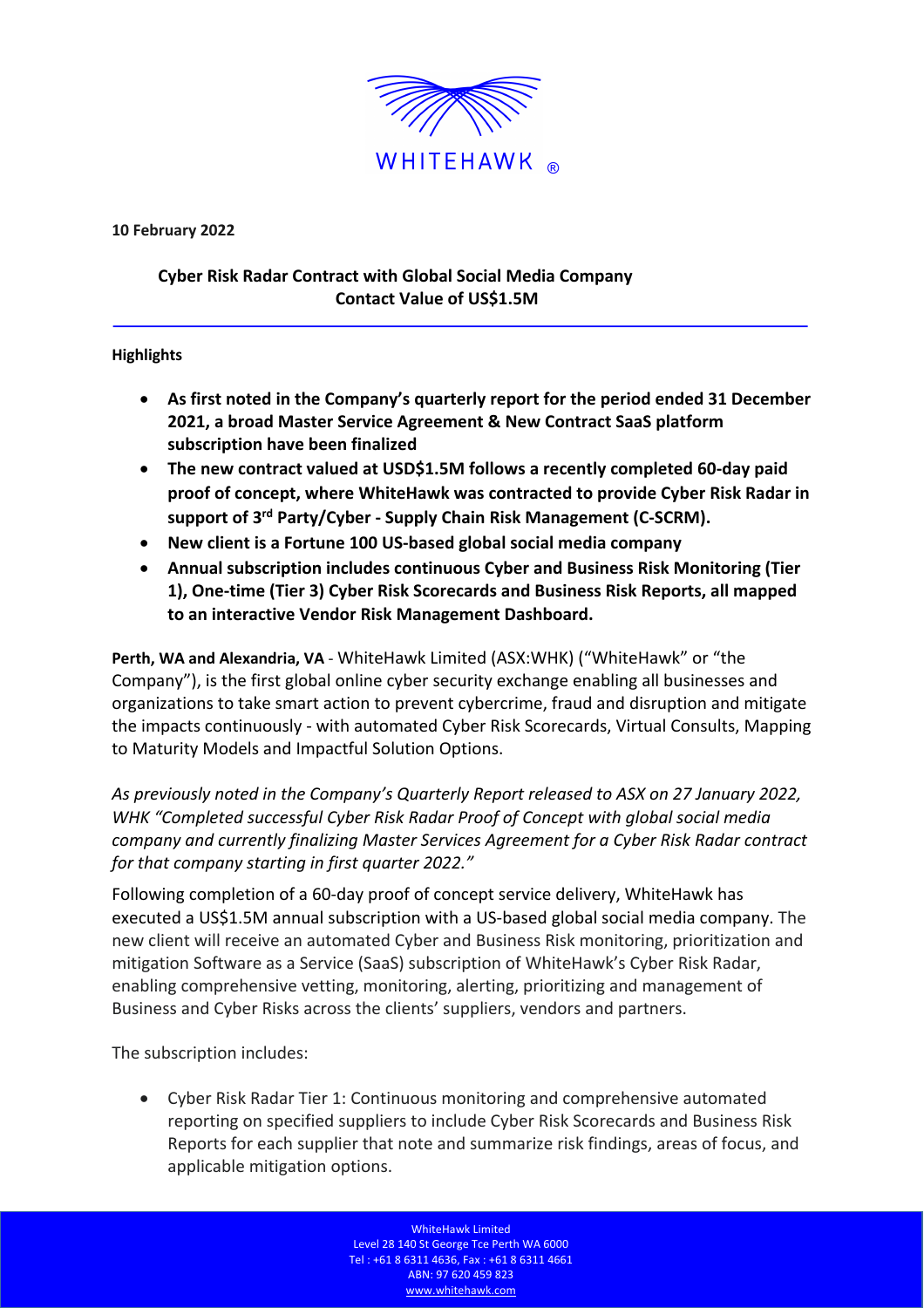

- Cyber Risk Radar Tier 3: One-time Cyber and Business Risk Assessments on specified supplier(s) to include Cyber Risk Scorecards and Financial Risk Reports for each vendor that summarize risk findings, areas of focus, and applicable solution options, delivered in short order for effective vetting of or annual reporting on vendors.
- Vendor Risk Management Dashboard: Comprehensive SaaS dashboard to centrally and collaboratively track and manage Suppliers' Cyber and Business Risk Artifacts, Performance and Mitigation status mapped to all regulatory requirements.

The subscription is a non-refundable annual fee of US\$1.5M.

Given the sensitive nature of the services being provided to mitigate the client's cyber risks, the Contract terms include specific requirements of non-public disclosure of the customer's name.

Terry Roberts, Executive Chair of WhiteHawk, commented, "As a result of a successful 60 day paid Proof of Concept (POC), the customer is now transitioning to a comprehensive program, thereby enabling this Fortune 100 Company to efficiently and effectively stay on top of their vendor risks and mitigate them in near real-time, from one integrated, scalable, and accessible online dashboard. This is why POC's can be a very effective precursor to a longer-term program and contract and our experience to date is a 100% conversion rate from a paid proof of concept contract to a formal ongoing annual service contract."

-ENDS-

Authorised for media release by Terry Roberts (Chief Executive Officer and Executive Chair).

## **For more information:**

Media inquiries (USA) WhiteHawk Marketing & Communications Malachi Walker Kevin Kye Gavin Rezos publicrelations@whitehawk.com investors@whitehawk.com grezos@viaticuscapital.com +1 833 942-9237 +61 8 6311 4636 +447447560303

Investor inquiries (AUS) WhiteHawk Company Secretary

Institutional Inquiries Viaticus Capital Principal

## **About WhiteHawk**

Launched in 2016, WhiteHawk began as a cyber risk advisory service with a vision to develop the first online self-service, cyber security exchange, simplifying how companies and organizations discover, decide, and purchase cyber security solutions that directly mitigate their key cyber business risks. Today, we help US companies to connect to content, solutions, and service providers

> WhiteHawk Limited Level 28 140 St George Tce Perth WA 6000 Tel : +61 8 6311 4636, Fax : +61 8 6311 4661 ABN: 97 620 459 823 www.whitehawk.com